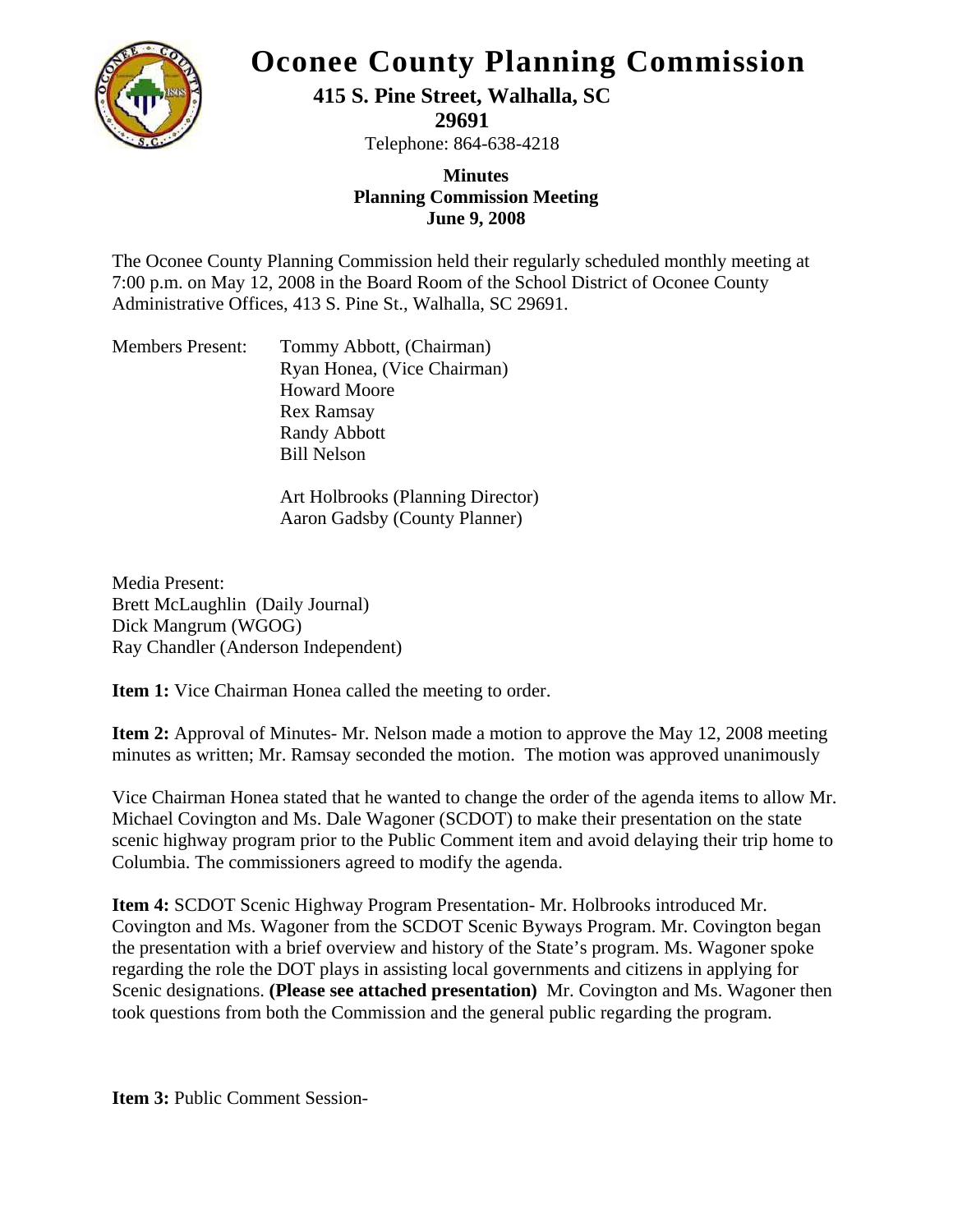Mr. Tom Markovich thanked the Commission for everything they do and indicated his disagreement with the County Administrator's interpretation of the state rules regarding capital improvements plans.

Mr. Jerry Barnett thanked the Commission for being 'the voice of reason, a check and balance to government run amuck'. Mr. Barnett voiced his concern over private property rights and government not becoming a burden to tax payers and building maintenance was one way of doing so in the budget.

Mr. Luther Lyle stated that the Upstate needs to be represented on the Scenic Highways and Byways Committee at the State level because currently no one represents the Upstate.

Mr. B.J. Littleton thanked the Commission and spoke regarding the specific duties of government and law enforcement to convict the guilty and protect the rights of free men. Mr. Littleton also stated his opposition to the open containers law.

**Item 5:** Discussion of Capital Improvements-. Mr. Nelson spoke regarding the role of the Planning Commission in regards to State Law, Capital Improvements, and other issues. Mr. Nelson made a motion to seek a legal opinion that summarizes the duties and powers of the Planning Commission and what they needed to do to comply with State Law. Mr. Abbott seconded the motion. The motion carried 6-0.

**Item 6:** Continued Discussion of Draft Zoning Ordinance- Mr. Holbrooks presented the Commission with a draft of the Citizen Initiated Process to Amend the Zoning Map, noting that it contained language reflecting the Commission's decision to change the language requiring 15% of voters to initiate a map amendment to 30% of property owners. The Commission discussed several other sections of the draft. Mr. Holbrooks informed them that an updated document would be ready for the next meeting.

**Item 7:** Old Business-Mr. Holbrooks informed the Commission that the existing land use was just about finished and the Planning Department planned to have a tentative meeting schedule to announce at the next meeting.

**Item 8:** New Business- None

**Item 9:** Adjourn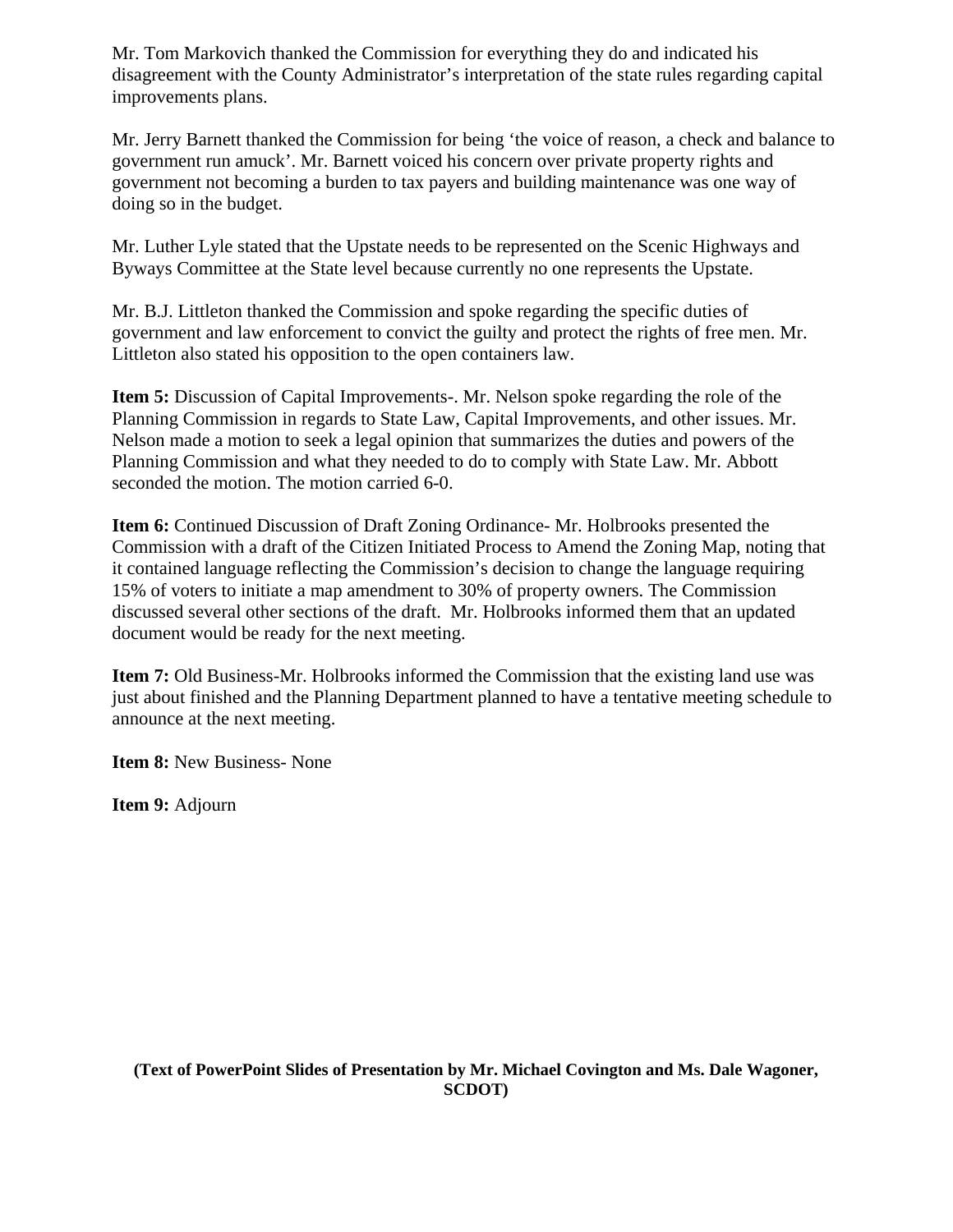# Scenic Byways Program

### Scenic Byway Designations

- **Local Byways**
- **State Scenic Highways**
- **National Scenic Byways**
- All-American Roads

## **History**

- **ISTEA established the Scenic Byways program in 1991; retained in TEA-21 and** SAFETEA-LU
- Created an Advisory Committee at the national level
- Established minimum criteria for designation of National Scenic Byways and All American Roads
- Provides federal grants to the states to designate, manage, and promote scenic byways.

### South Carolina Legislation

- **Scenic Highway Committee** 
	- establishes criteria
	- reviews applications for State designation.
	- rate the route
	- recommends to the General Assembly
- General Assembly will Act

#### Minimum Requirements for State Scenic Highway

- SC Highway
- **Aesthetic Value**
- Accommodates bikes to buses
- Visible historical, cultural, or recreational resources
- **Provides linkage to resources**
- **Hospitality Resources**
- **Bypasses major roads**
- Access to attractions and entertainment
- Avoids areas of distraction
- Strong local support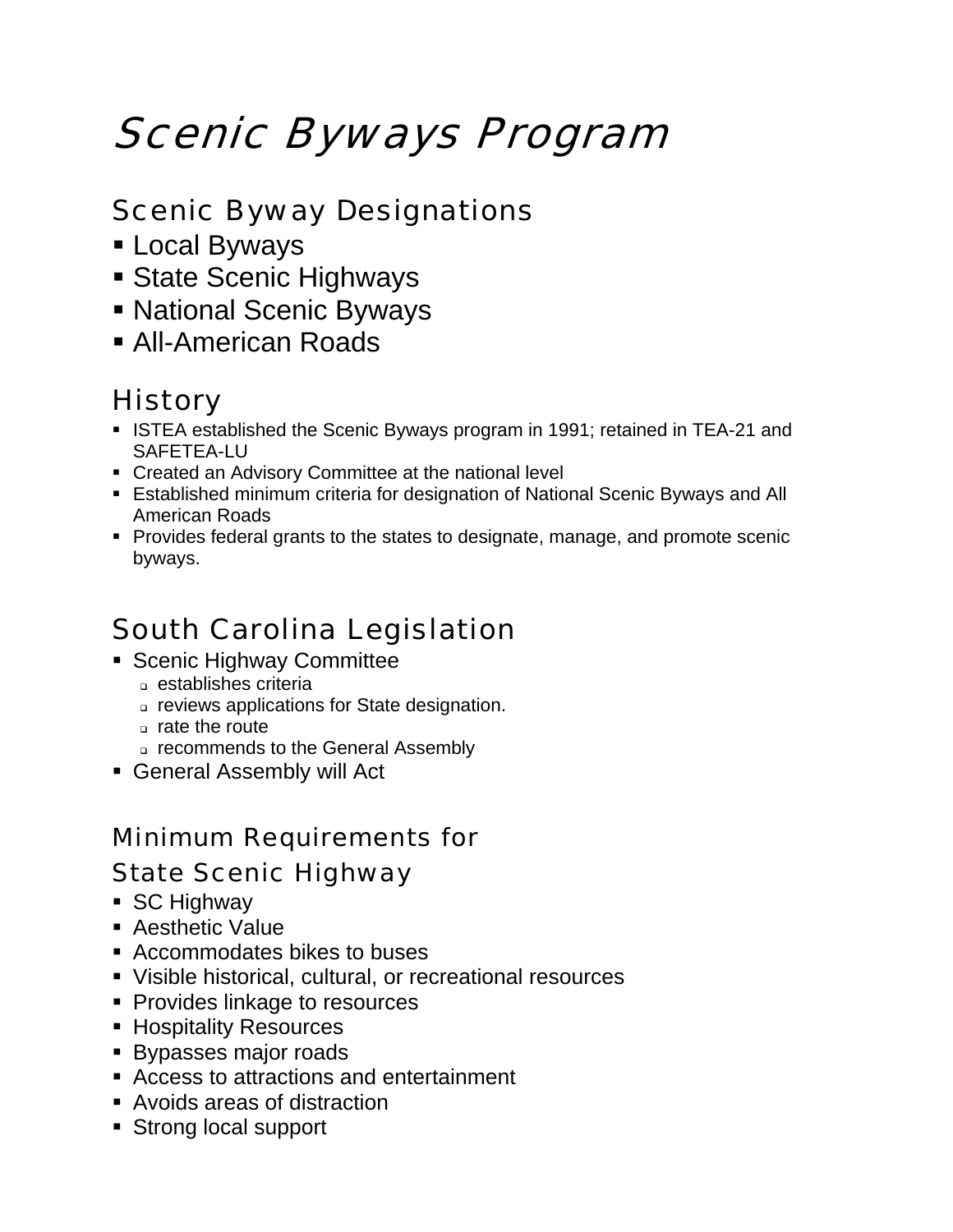- **Minimum evaluation score of +0.01**
- 2 lane road

#### Six Intrinsic Qualities

- **Historic**
- Cultural
- **Natural**
- **Scenic**
- Recreational
- Archeological

#### Evaluation Criteria

Positive

Vegetation Vista **Water** Man made Attraction Recreational Community Support Corridor Management Plan (CMP)

#### **Negative**

Junk Yard **Utilities** Landfill Trailer Park Heavy Traffic Polluted Air **Mining** Lumbering Scars

### Corridor Management Plan

- The CMP deals with four major issues:
	- **Existing conditions**
	- Future goals/visions
	- How the goals will be achieved.
	- An action plan (What, Who, & When).

# America's Byways

- National Scenic Byway
	- One 'Intrinsic Quality'